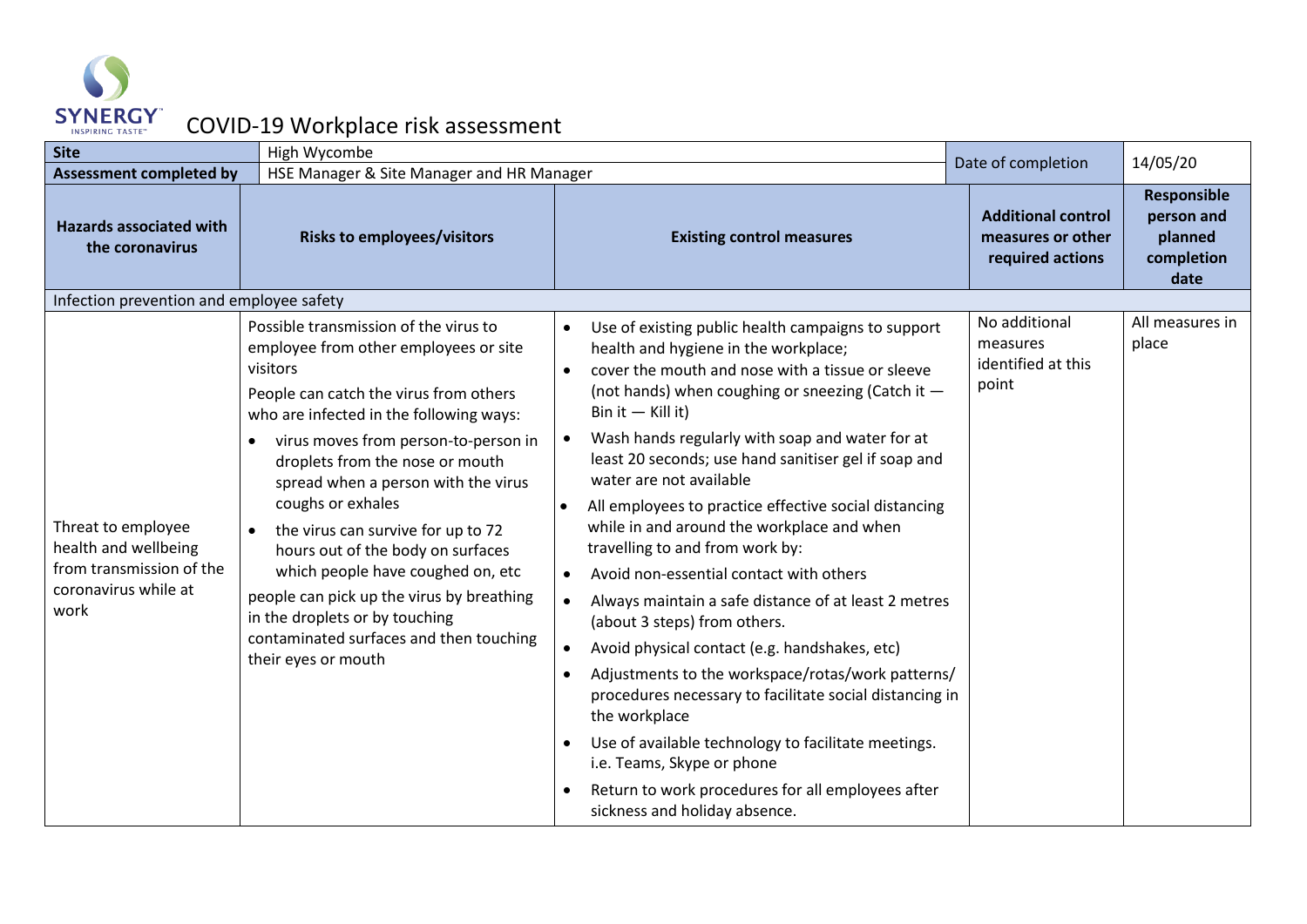

### SYNERGY<br>
COVID-19 Workplace risk assessment

|           | Adequate personal protective equipment is available<br>and issued as required.                                                                                                                                                                                                               |  |
|-----------|----------------------------------------------------------------------------------------------------------------------------------------------------------------------------------------------------------------------------------------------------------------------------------------------|--|
| $\bullet$ | Face coverings available for any employee.                                                                                                                                                                                                                                                   |  |
|           | Increase in frequency of cleaning in the workplace;<br>targeting high use areas, touch points (door handles,<br>door finger plates), documented cleaning procedures<br>in place, areas allocated to prevent them being<br>missed. Documented cleaning actions, who cleaned<br>what and when. |  |
|           | Correct cleaning solutions and equipment in place<br>along with adequate PPE.                                                                                                                                                                                                                |  |
|           | Essential training only. Where possible complete via<br>video conferencing. If physical presence required,<br>social distancing measures in place.                                                                                                                                           |  |
| $\bullet$ | Contactless hand sanitisation stations at all<br>entry/exit points and toilets throughout the site                                                                                                                                                                                           |  |
|           | All visitors and employee's temperature checked on<br>entry to site.                                                                                                                                                                                                                         |  |
|           | All site visitors required to complete health screening<br>24 hours prior to coming to site.                                                                                                                                                                                                 |  |
|           | Reduced headcount on site limited to 50% of any<br>team or department at any one time.                                                                                                                                                                                                       |  |
| $\bullet$ | Office layouts changed to maintain social distancing.                                                                                                                                                                                                                                        |  |
| $\bullet$ | Use of dividing screens in production & lab areas<br>where distancing cannot always be maintained.                                                                                                                                                                                           |  |
|           | Signage and other visual prompts used throughout<br>the site                                                                                                                                                                                                                                 |  |
|           | Increase of changing room facilities and canteen<br>space to maintain social distancing.                                                                                                                                                                                                     |  |
|           | No sharing of desk or other equipment. Systems in<br>place where equipment share is required.                                                                                                                                                                                                |  |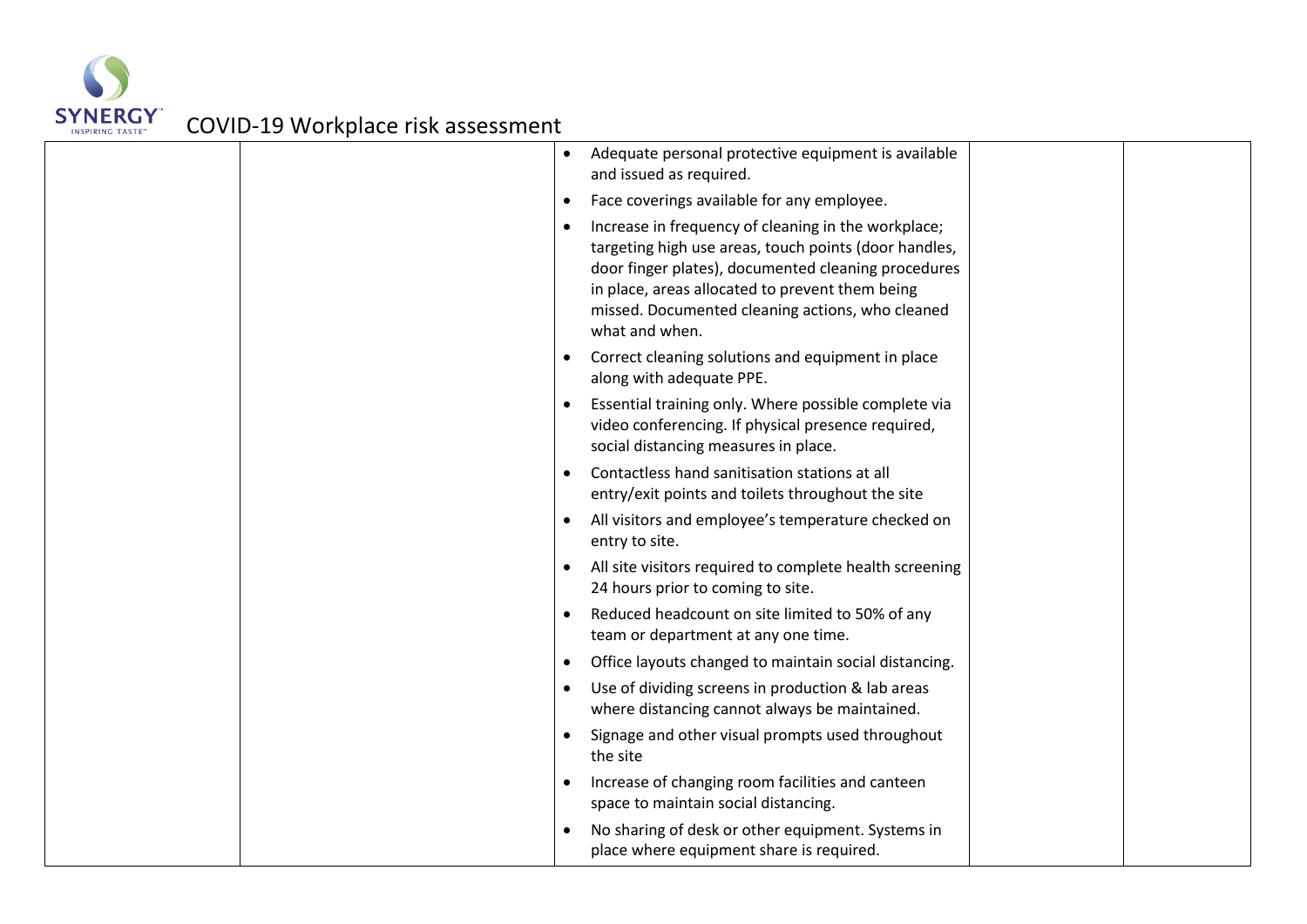

## SYNERGY COVID-19 Workplace risk assessment

|                                                                                                                               |                                                                                                                                                                                                                                                                      | $\bullet$              | Clean desk policy with all employees required to<br>clean and sanitise their workstations at the start and<br>finish of each day.<br>Sanitisation equipment placed throughout site                                                                                                                                                                                                                                                                                                                                                                                                                                                                                                                                                                                                                                                                                                        |                                                          |                          |
|-------------------------------------------------------------------------------------------------------------------------------|----------------------------------------------------------------------------------------------------------------------------------------------------------------------------------------------------------------------------------------------------------------------|------------------------|-------------------------------------------------------------------------------------------------------------------------------------------------------------------------------------------------------------------------------------------------------------------------------------------------------------------------------------------------------------------------------------------------------------------------------------------------------------------------------------------------------------------------------------------------------------------------------------------------------------------------------------------------------------------------------------------------------------------------------------------------------------------------------------------------------------------------------------------------------------------------------------------|----------------------------------------------------------|--------------------------|
| Cases of Possible Infection On-site                                                                                           |                                                                                                                                                                                                                                                                      |                        |                                                                                                                                                                                                                                                                                                                                                                                                                                                                                                                                                                                                                                                                                                                                                                                                                                                                                           |                                                          |                          |
| <b>Employees becoming</b><br>unwell while on-site or<br>reporting absence after<br>being on site in the<br>previous 24 hours. | High risk or transmission                                                                                                                                                                                                                                            | $\bullet$              | If an employee becomes unwell in the workplace<br>with coronavirus symptoms, they should be sent<br>home and advised to follow the current Government<br>advice to self-isolate<br>Contact tracing procedures in place to identify the<br>areas the employee used and who they have had<br>contact with. Classifying each contact as either High<br>risk or low risk<br>All surfaces in the identified areas will be<br>systematically cleaned and the events recorded<br>using the "Case Log".<br>Cleaning contractors use disposable cloths or paper<br>roll and and an effective cleaning solution.<br>Cleaning contractor to use and supply appropriate<br>PPE<br>Waste from cleaning of areas where possible cases<br>have been (including disposable cloths and tissues)<br>"double-bagged" and tied off; it should be placed in<br>a secure holding area for 72 hours before being | No additional<br>measures<br>identified at this<br>point | All measures in<br>place |
| Higher Risk Areas of the Workplace                                                                                            |                                                                                                                                                                                                                                                                      |                        | disposed of in general waste.                                                                                                                                                                                                                                                                                                                                                                                                                                                                                                                                                                                                                                                                                                                                                                                                                                                             |                                                          |                          |
| Potential enhanced risk<br>of transmission in areas<br>such as toilets, canteens<br>and other communal<br>spaces              | Heavily used areas of the workplace<br>are more likely to present an infection<br>transmission risk<br>Essential for employees and visitors to<br>$\bullet$<br>wash hands regularly but also that<br>toilets are kept clean and free of<br>coronavirus contamination | $\bullet$<br>$\bullet$ | Increased personal hygiene standards implemented<br>and the importance of following these standards<br>communicated to all employees and visitors at all<br>times when on site i.e. regular handwashing, using<br>tissues and disposing of them appropriately, etc<br>Managers and Supervisors to ensure that adequate<br>hand cleaning resources are provided; at various                                                                                                                                                                                                                                                                                                                                                                                                                                                                                                                | No additional<br>measures<br>identified at this<br>point | All measures in<br>place |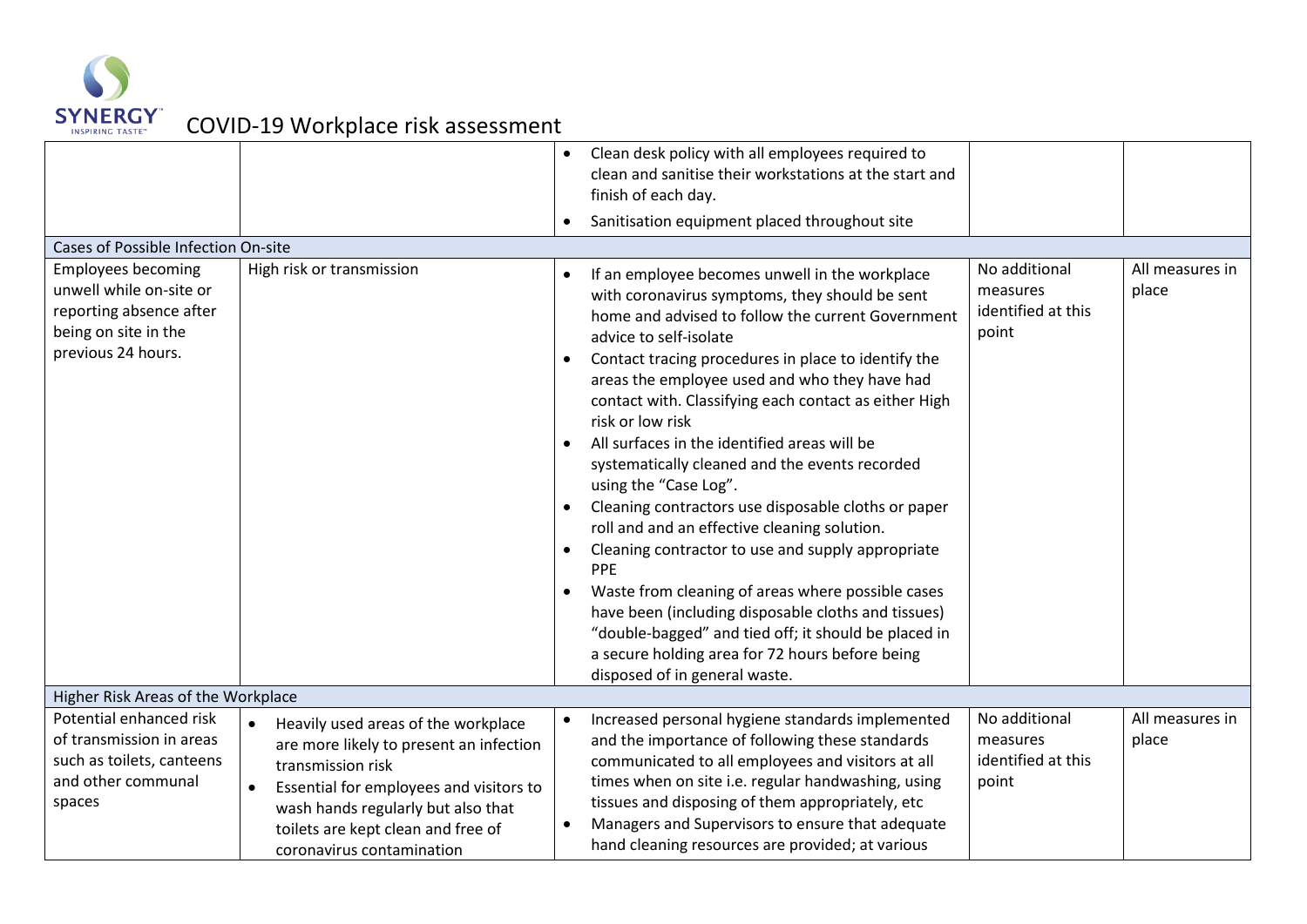

### SYNERGY<sup>"</sup> COVID-19 Workplace risk assessment

|                                                                                                                    | The number of people using the toilets<br>$\bullet$<br>at any one time may compromise their<br>ability to comply with social distancing<br>Increased risk of people coughing and<br>touching door handles, taps and toilet<br>flush handles                                                                                                                                                                                                                                                               | points throughout the site. Regular checks to ensure<br>that the supplies remain fully stocked<br>Use of visual prompts throughout the site to remind<br>all employees of the importance of effective and<br>increased hand washing.<br>Limits on the number of employees who can use<br>$\bullet$<br>toilets at any one time to ensure social distancing<br>Contactless hand sanitation stations located<br>throughout site<br>Lifts limited to one person at a time.<br>$\bullet$<br>No sharing of desks or other equipment. Where<br>$\bullet$<br>sharing is required sanitising procedures in place<br>Clear desk policy, all employees clean and sanitise<br>workstations at start and end of day, with cleaners<br>also sanitising desks at the end of each day.<br>Increase in environmental cleaning, in and around<br>$\bullet$<br>toilets, canteens and tea hubs; special attention paid<br>to frequently touched surfaces such as door handles,<br>toilet flush handles, light switches, etc. |                                                                                      |
|--------------------------------------------------------------------------------------------------------------------|-----------------------------------------------------------------------------------------------------------------------------------------------------------------------------------------------------------------------------------------------------------------------------------------------------------------------------------------------------------------------------------------------------------------------------------------------------------------------------------------------------------|----------------------------------------------------------------------------------------------------------------------------------------------------------------------------------------------------------------------------------------------------------------------------------------------------------------------------------------------------------------------------------------------------------------------------------------------------------------------------------------------------------------------------------------------------------------------------------------------------------------------------------------------------------------------------------------------------------------------------------------------------------------------------------------------------------------------------------------------------------------------------------------------------------------------------------------------------------------------------------------------------------|--------------------------------------------------------------------------------------|
| <b>Staffing Levels</b><br>Low staffing due to high<br>rates of absence or<br>employees having to self-<br>isolate. | Employees may get sick with<br>coronavirus infection<br>People who have symptoms must<br>$\bullet$<br>"self-isolate" at home for 7 days from<br>the start of symptoms to prevent<br>them from passing the infection on.<br>Those who live with others and where<br>one person has symptoms must self-<br>isolate as a household for 14 days<br>from the day when the first person in<br>the house became ill. If anyone else in<br>the household starts displaying<br>symptoms, they need to stay at home | Employees who are showing symptoms of the COVID<br>to follow the absence reporting procedures and not<br>attend site. Changes to the sickness scheme have<br>been implemented to discourage employees from<br>trying to come to site when showing the symptoms.<br>Increased use of remote working to reduce the<br>number of employees onsite. Only essential<br>employees to attend site and split shifts used to<br>minimise the risk of the virus spreading around any<br>one team.<br>Increase in locker and canteen facilities to maintain<br>social distancing.<br>Managed breaks in place to maintain social<br>distancing.                                                                                                                                                                                                                                                                                                                                                                      | No additional<br>All measures in<br>measures<br>place<br>identified at this<br>point |